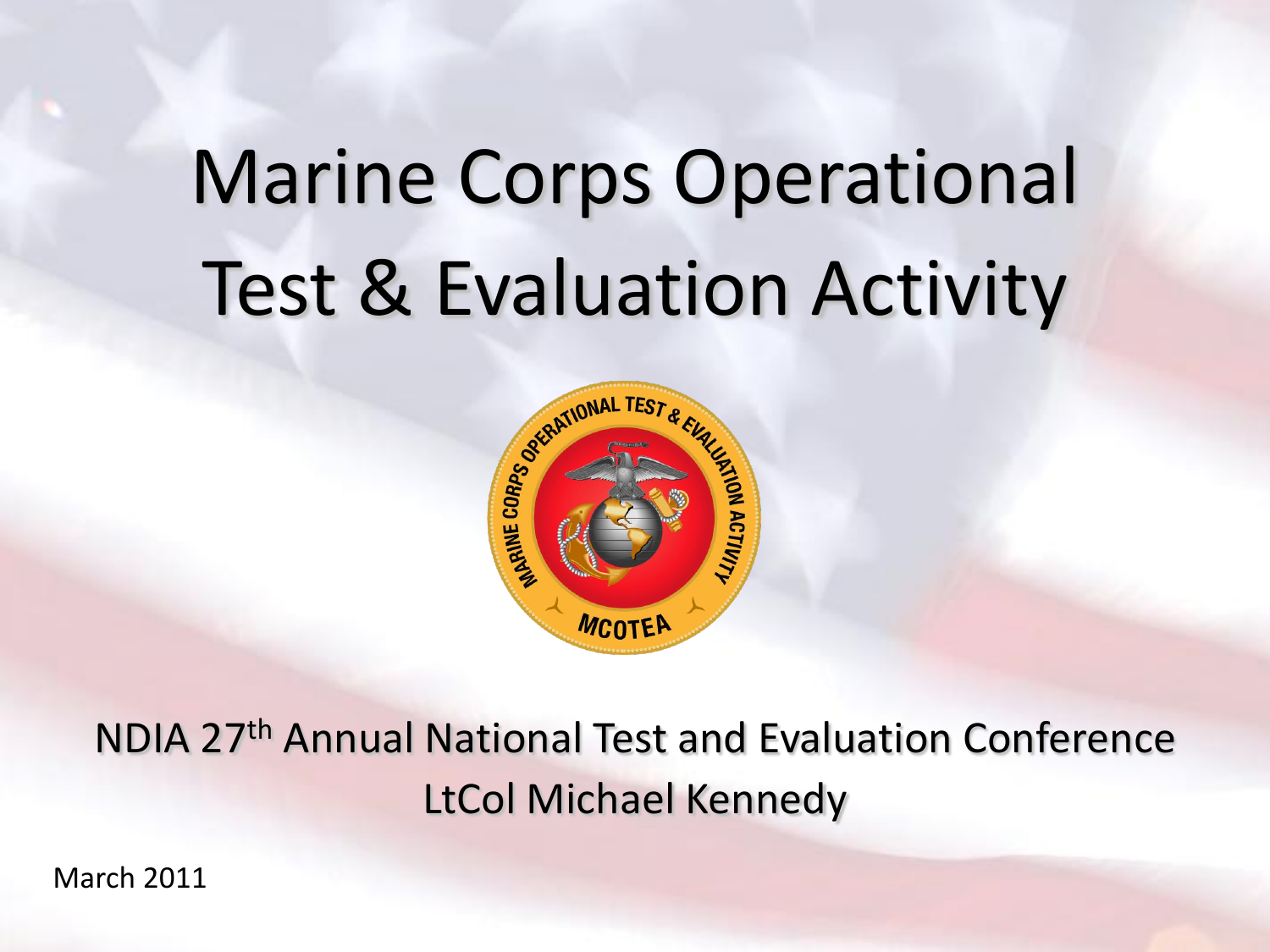

# Effective Combat Data Collection & Applicability to T&E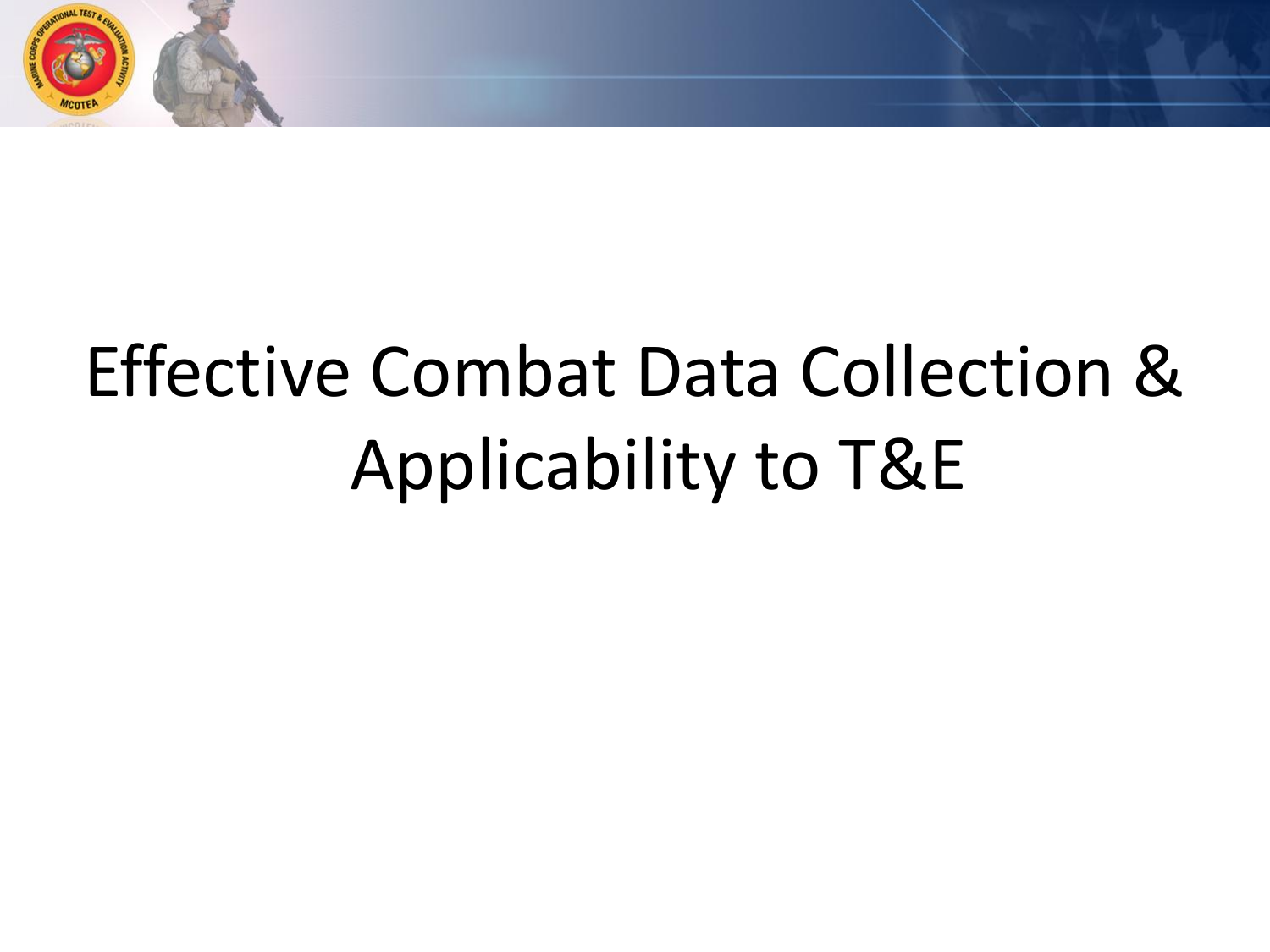## Agenda

- Background
- Command Relationships
- Applicability
- Collection Methods
- Data Opportunities
- Limitations
- Evaluation
- FOA XV
- Questions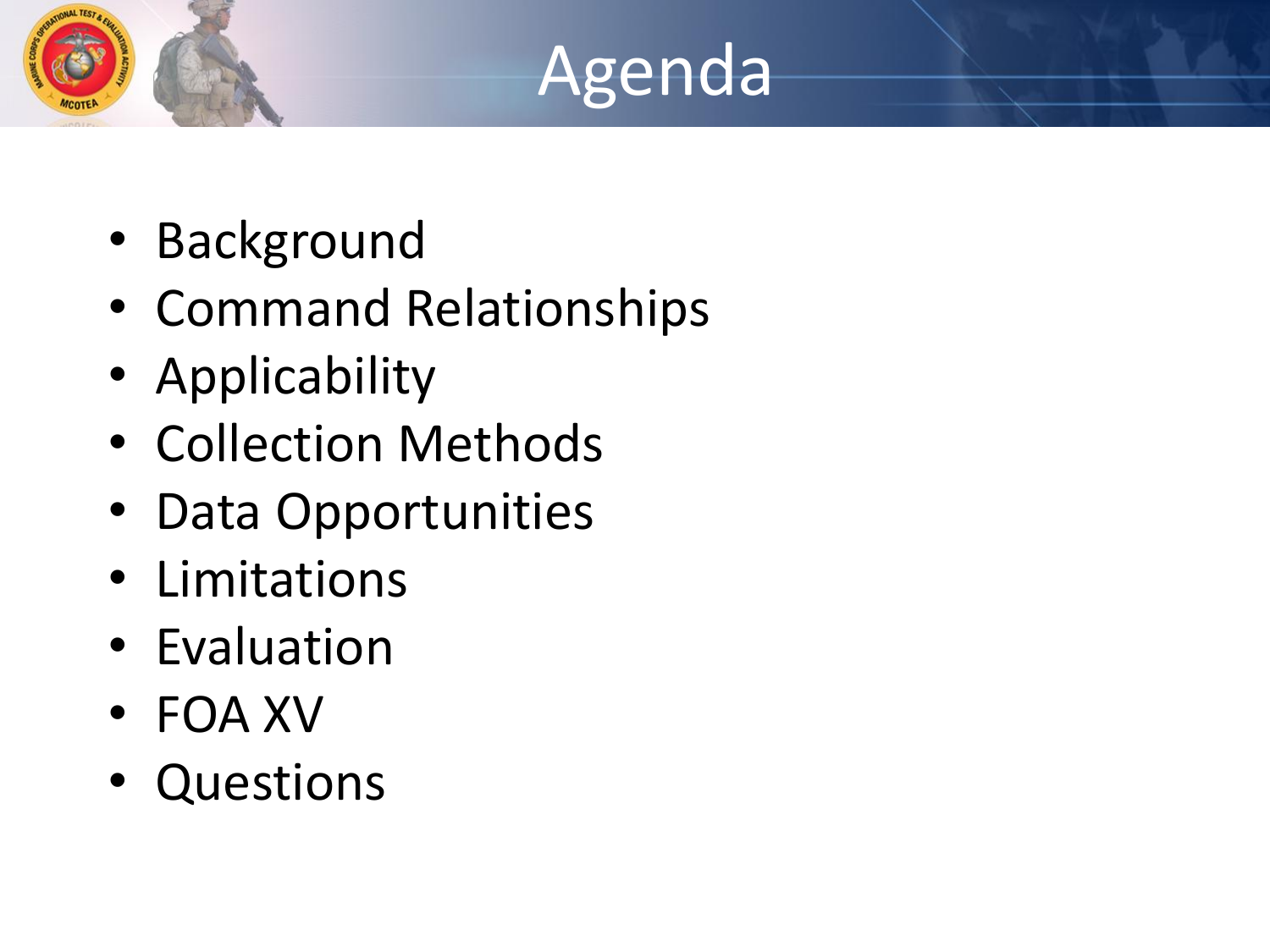

#### **Forward Operational Assessment Data Collection:**

- 2003 Department of the Army G3/G8 tasking designated ATEC as the primary agent for OIF/OEF system assessments
- 2003 Operational Assessment (OA) team I deploys for 47 days to Afghanistan, Iraq, and Kuwait
- 2004 OA team II deploys for 33 days to Afghanistan and Kuwait
- 2005 OA team III begins the first six month rotation of a continuing FOA presence to conduct operational assessments on systems that included Rapid fielding initiatives (RFIs) and equipment procured due to urgent materiel release (UMR) requests generated in theater
- 2010 Discussions between MCOTEA and ATEC resulted in the attachment of a MCOTEA Assessment team with FOA XV from August 2010 through February 2011
- 2011 FOA XVI is currently deployed with a MCOTEA team attached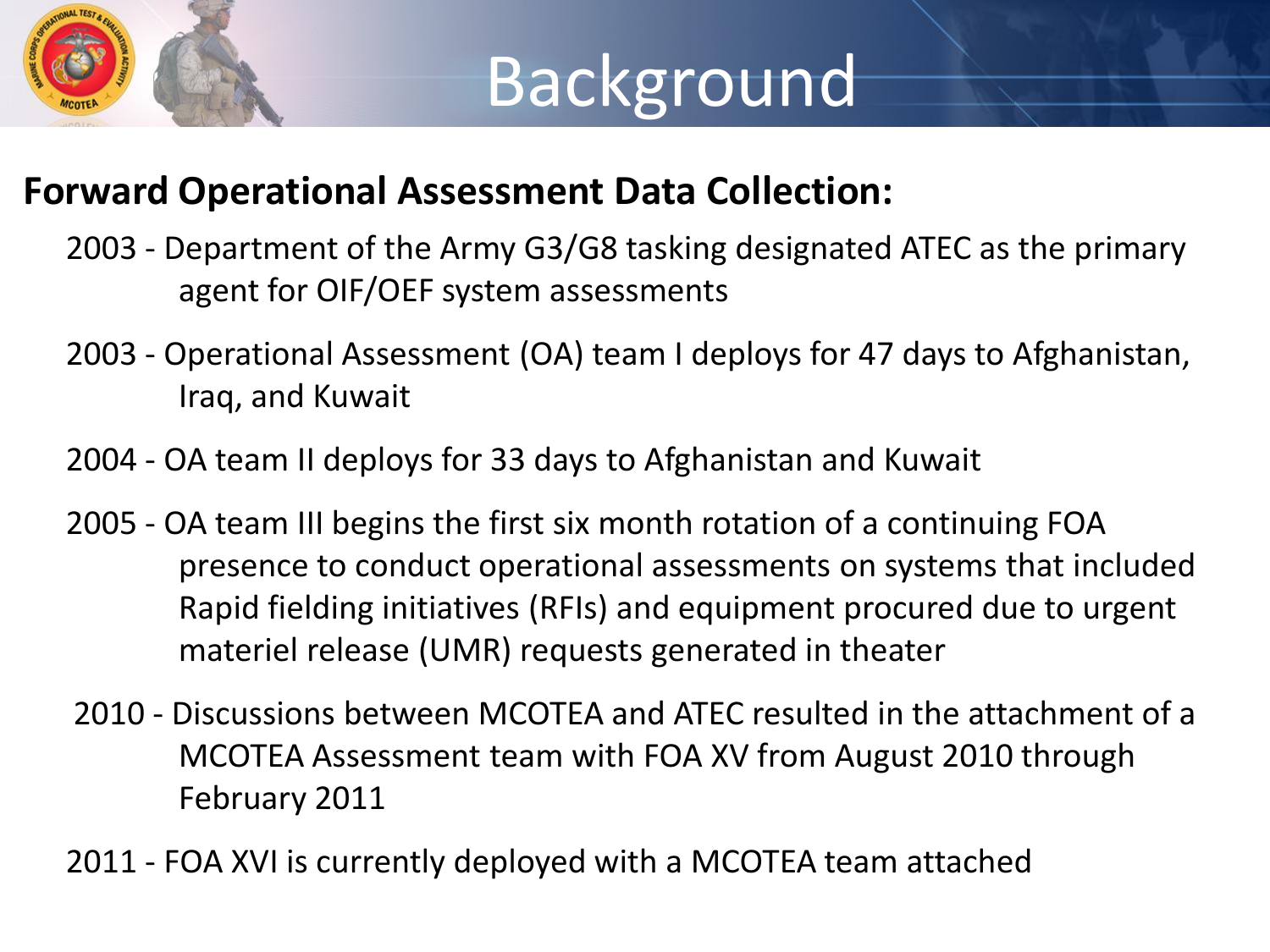## Command Relationships

- Component Command
- ISAF Regional Commands
- Parent Command
- Mobility / Transportation
- Logistics and Communications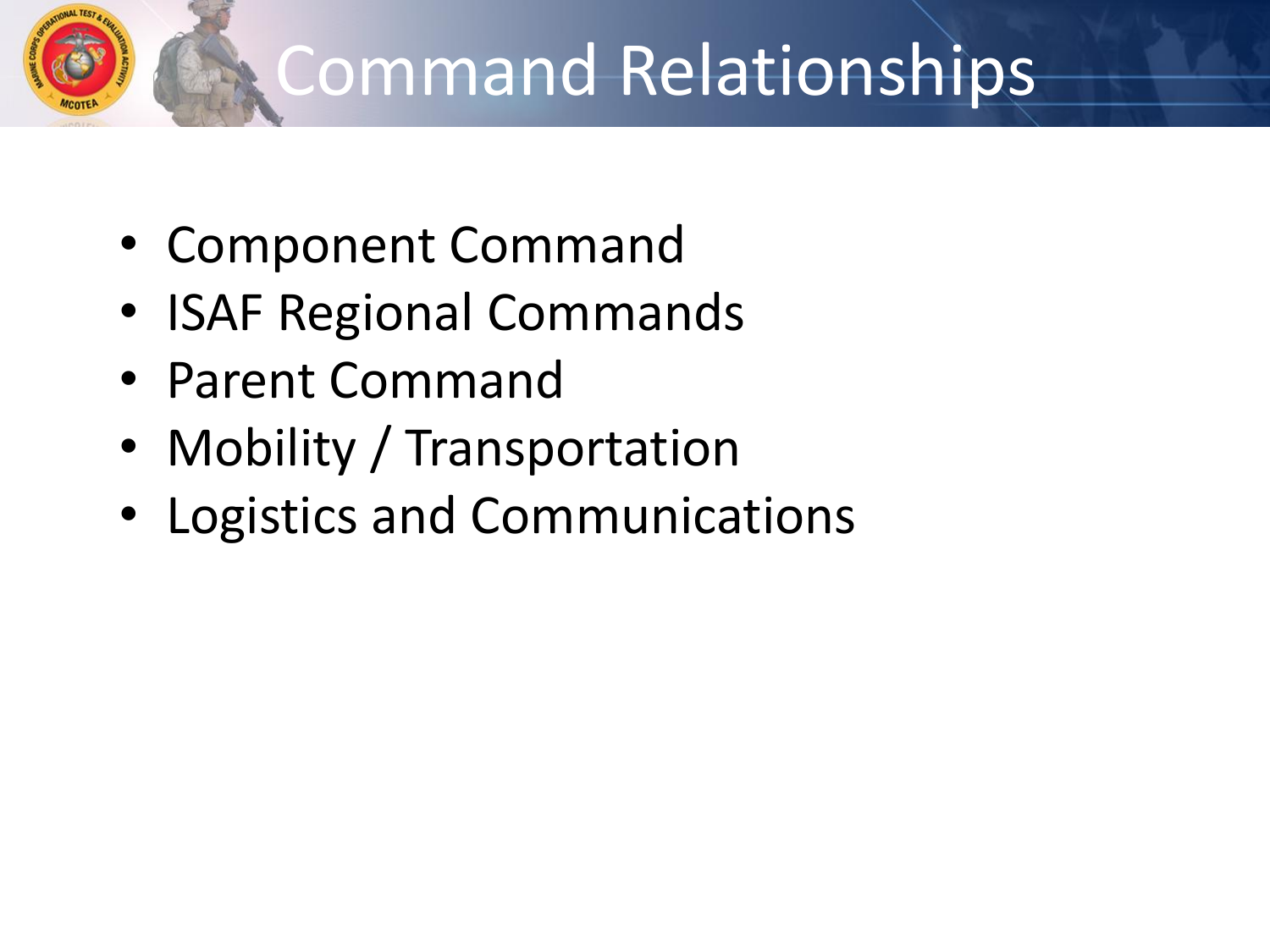## **Applicability**

- Data collected in a forward operations area can be used to supplement current, validate previous and guide future test and evaluation
- Data collected is from the system as used by deployed forces conducting actual missions and is subject to variables that would confound formal T&E
- Assessments based on available data, not controlled test events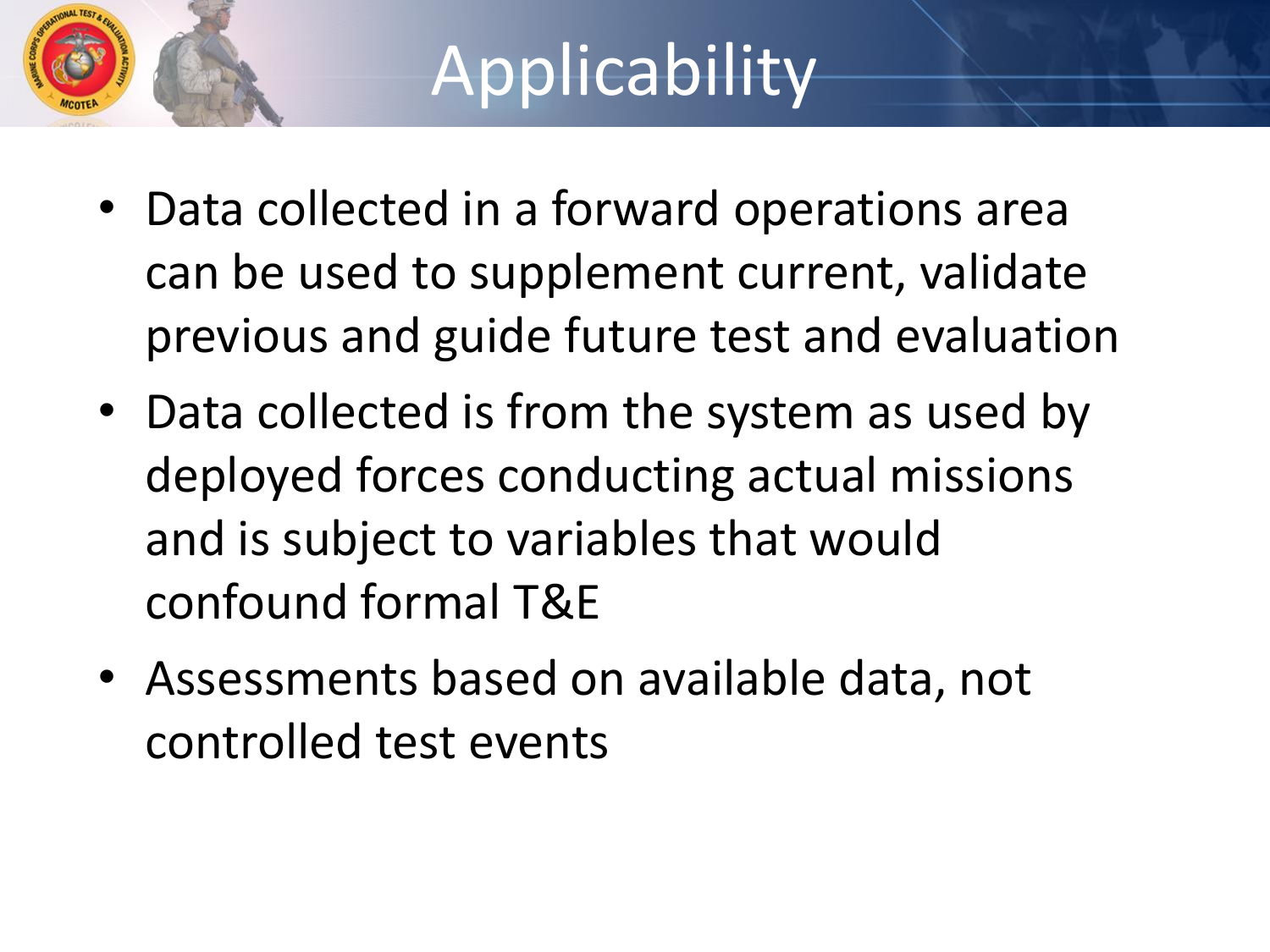

#### Collection Methods

- Clearly identify your Data Collection Plan
- Understand the reality of the environment
- Flexibility during execution
- Minimize impact on Operational Units
- One chance to get it right
- CONUS data collection is preferred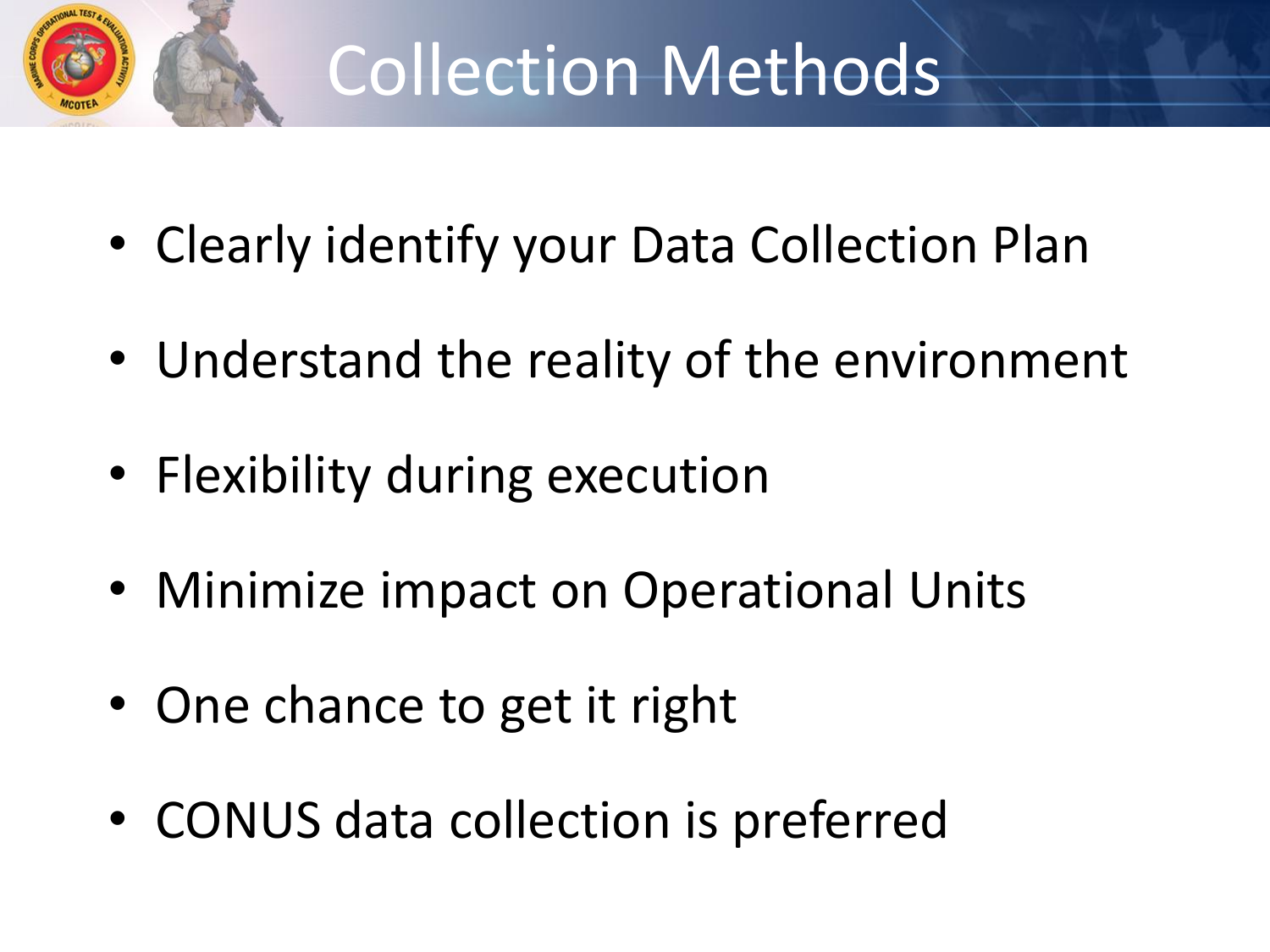# Data Opportunities

- Maintenance Reports
- Logistics Reports
- Operations Logs / SIGEVENTS
- Electronic Data Collection
- Integrated Data Collection
- Forensics
- After Action Reports
- Surveys
- **Interactive**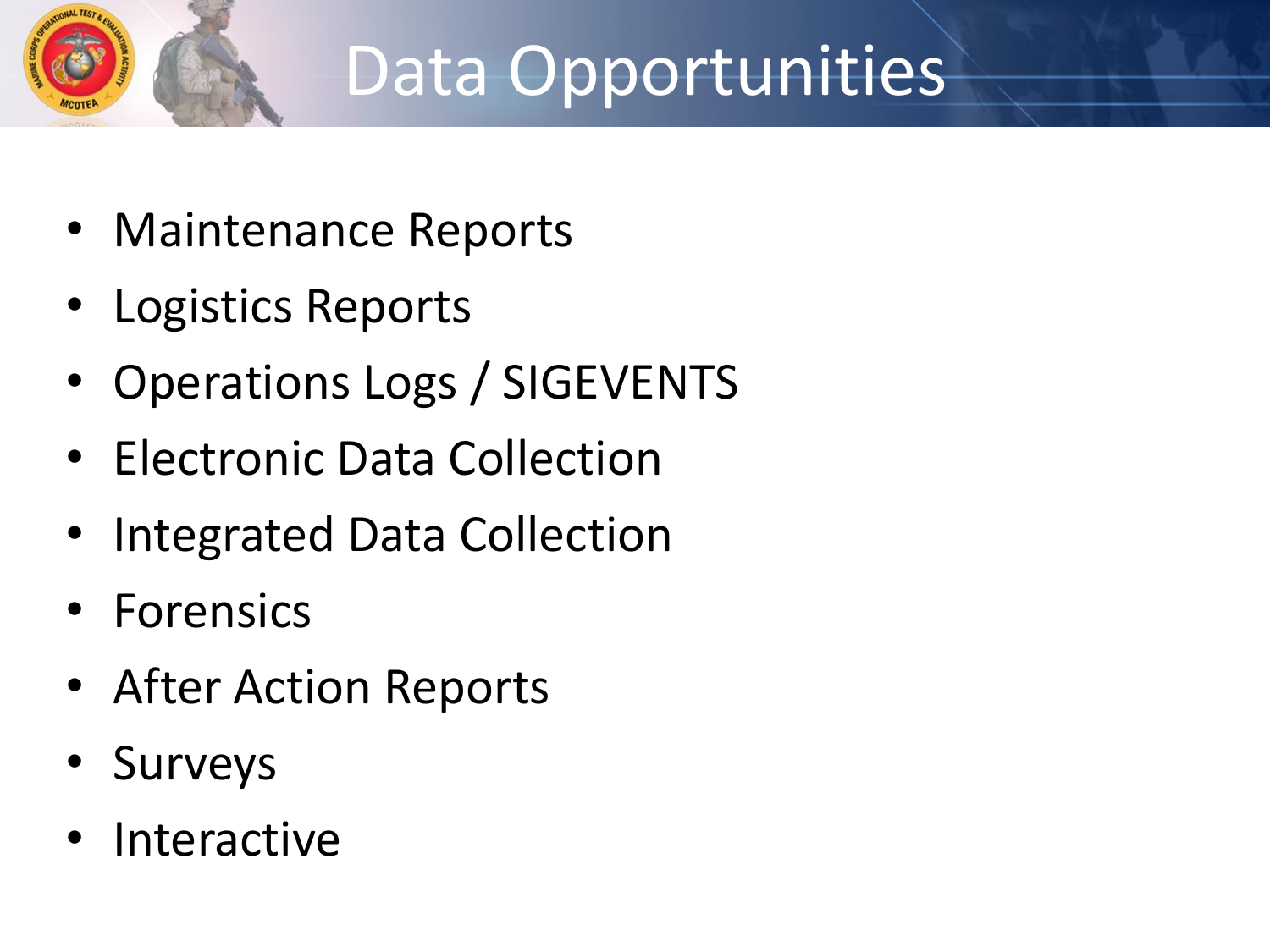### Limitations

- Mission / Current Operations
- Access to system under assessment
- Availability of test instrumentation
- Unit exposure to system
- Tactics, Techniques and Procedures
- Environment
- Unit personnel turnover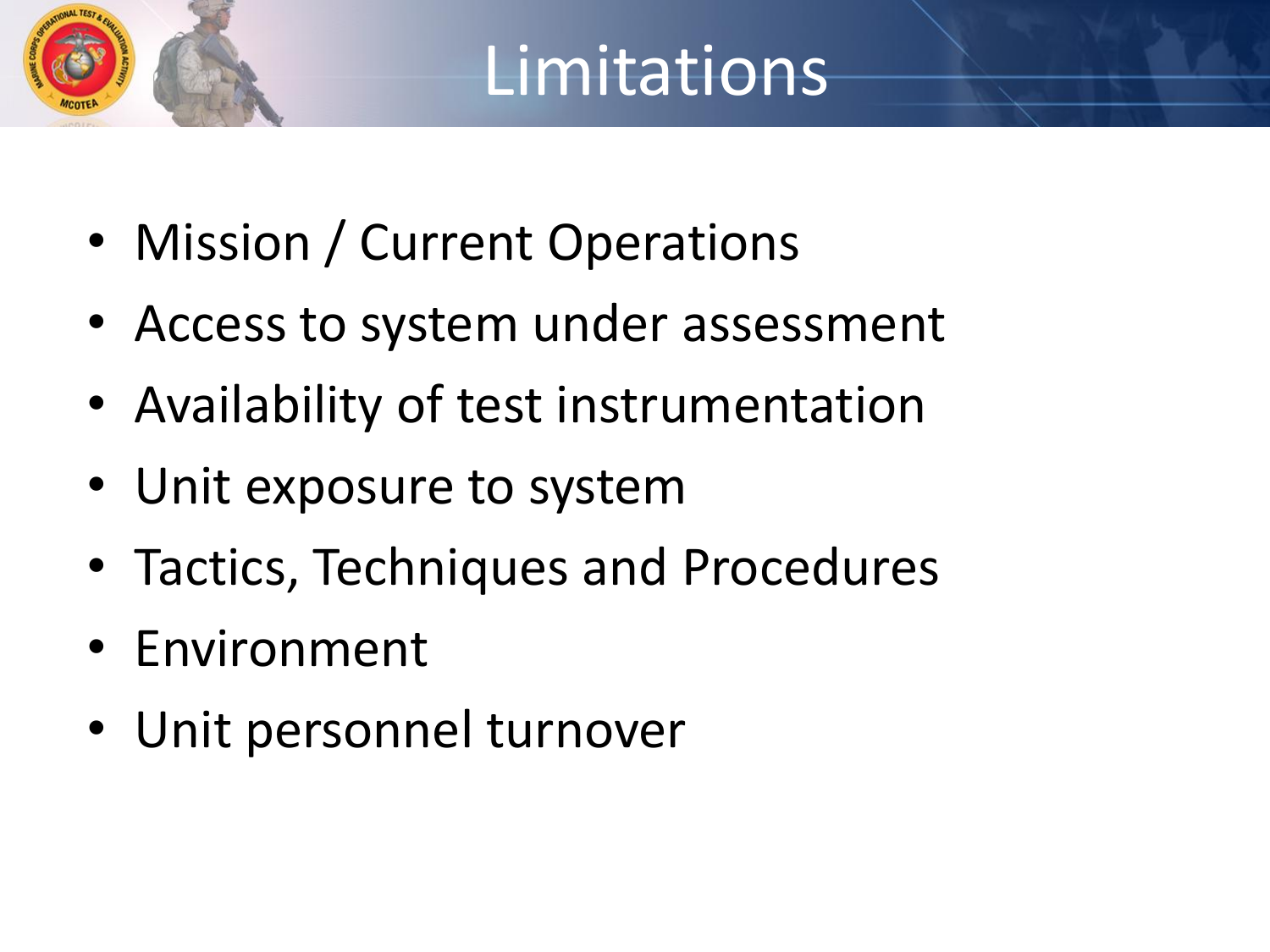

- Understand what information decision makers need / want
- Assessment Evaluations should provide Operational Force Commanders with timely, concise, understandable information
- FOA is only one of multiple sources for gathering information
- Performance Conclusions should be limited to Data Adequacy inherent in a combat environment
- Operational Assessment data evaluation can identify issues for further investigation through formal T&E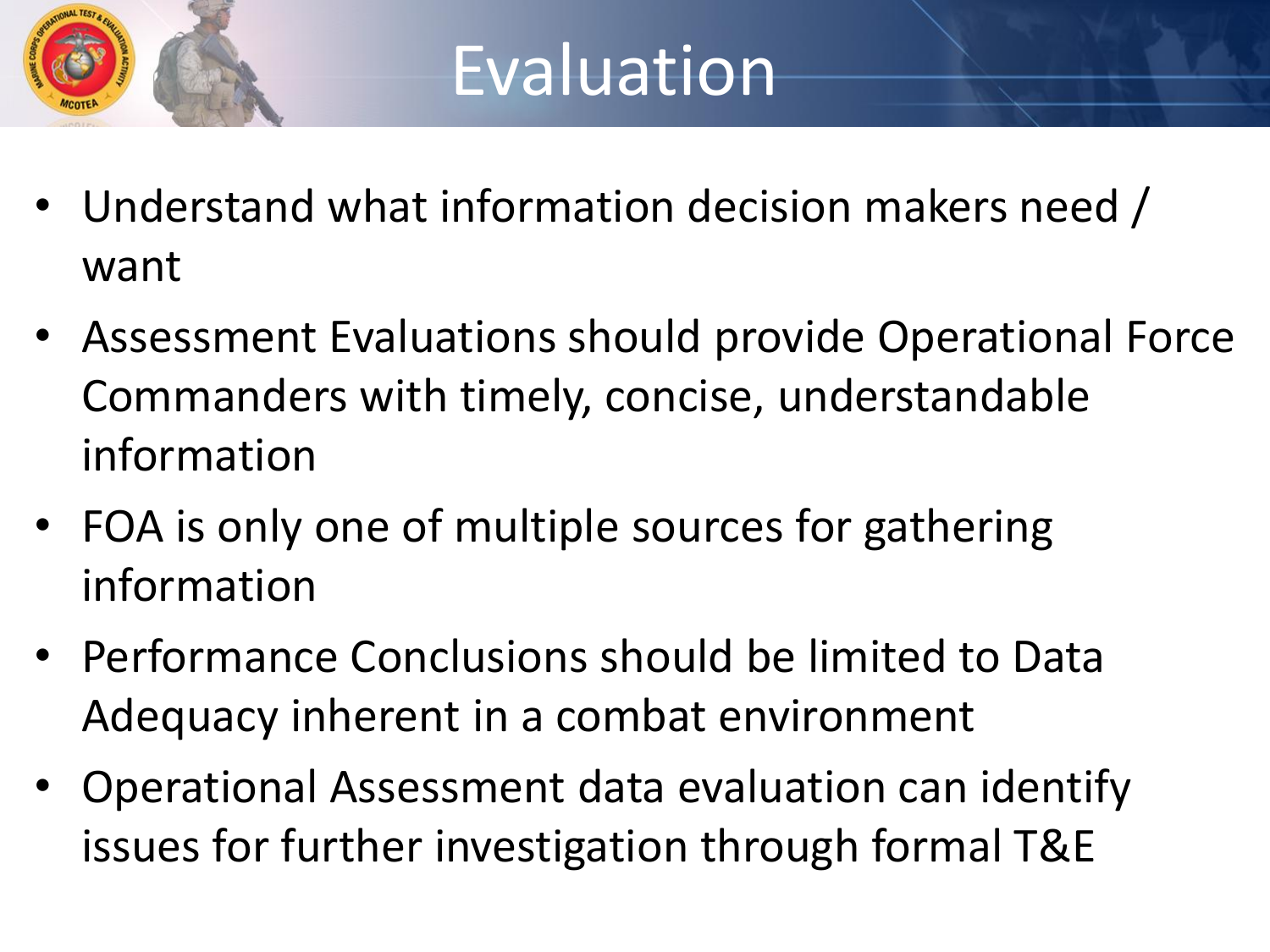



- Systems assessed for USMC:
	- Counter IED Systems
	- Experimental (Green) Energy Systems
	- Biometrics Systems